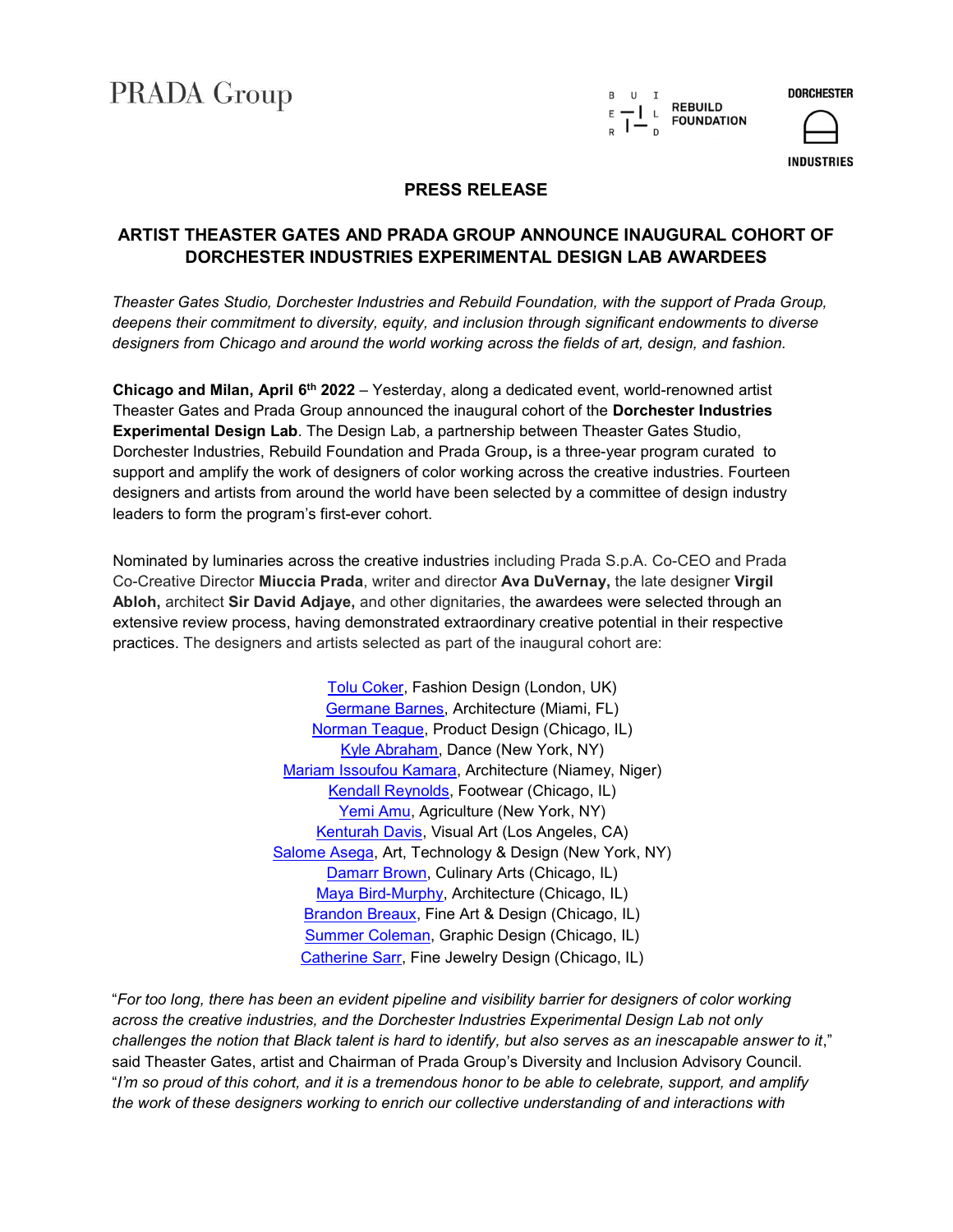design. I'm grateful for Prada's belief and investment in this program, and I'm thankful for the nominators and selection committee for helping us identify this impressive group."

In addition to receiving financial support to launch new, innovative projects or continue working on existing creative endeavors, the awardees will have unique opportunities to foster relationships with each other, global corporations, and design leaders. Anchored on Chicago's South Side with annual activations in New York City and Los Angeles, the first-of-its-kind program will provide a platform for artists of color to connect, convene, and collaborate while presenting their work to top organizations.

During a weekend in early March, the awardees gathered on Chicago's South Side to get to know one another, share reflections on their work, discuss the current challenges within the design industries, and explore opportunities for collaboration. This gathering marked the first of three retreats the awardees will participate in during their three years as part of the design lab.

Lorenzo Bertelli, Prada Group Marketing Director and Head of Corporate Social Responsibility said: "Prada has always been synonymous with striving for the pursuit of ground-breaking design and creativity, championing innovation, and developing extraordinary talent. This initiative gives these singular creatives, masters in their individual fields, the tools to achieve their full potential, and their work the platform it deserves."

Theaster Gates and Prada Group presented the inaugural cohort on April 5th, 2022, during a dedicated event at the presence of Theaster Gates, Pamela Culpepper, newly elected to the Prada S.p.A. Board of Directors and member of the Prada S.p.A. Sustainability Committee and design practitioners, at Rebuild Foundation's Stony Island Arts Bank on Chicago's South Side. For more information on the Dorchester Industries Experimental Design Lab, please visit dorchesterindustries.com and pradagroup.com.

###

#### Dorchester Industries

Dorchester Industries is the design and manufacturing arm of Theaster Gates's Studio. Dorchester Industries has a dual mission: to create beautiful products with meaning, and to train employees to pursue careers in the building trades and creative industries. Dorchester Industries fellows harness the power of their craft to contribute to culture based, artist-led, neighborhood-driven community revitalization in traditionally underserved neighborhoods.

## Theaster Gates

Theaster Gates (b.1973) lives and works in Chicago. Gates creates work that focuses on space theory and land development, sculpture and performance. In all aspects of his work, he contends with the notion of Black space as a formal exercise – one defined by collective desire, artistic agency, and the tactics of a pragmatist. Gates is a professor at the University of Chicago in the Department of Visual Arts and the Harris School of Public Policy and serves as the Senior Advisor for Cultural Innovation and Advisor to the Dean. He has recently exhibited and performed at TANK Shanghai, Shanghai, China (2021); Prada Rong Zhai, Shanghai, China (2021); Palais de Tokyo, Paris, France (2019); Sprengel Museum Hannover, Germany (2018); Kunstmuseum Basel, Switzerland (2018); National Gallery of Art, Washington D.C., USA (2017); Art Gallery of Ontario, Canada (2016); Fondazione Prada, Milan, Italy (2016) and Whitechapel Gallery, London, UK (2013). Gates has been the recipient of numerous awards and honors including the Arts Mundi 6 Prize (2017); the Légion d'Honneur (2017); the Nasher Prize for Sculpture (2018); the Urban Land Institute, J.C. Nichols Prize for Visionaries in Urban Development (2018); the World Economic Forum Crystal Award (2020); and an Honorary Fellowship from the Royal Institute of British Architects (2021). Gates was inducted into the American Academy of Arts and Letters in 2021.